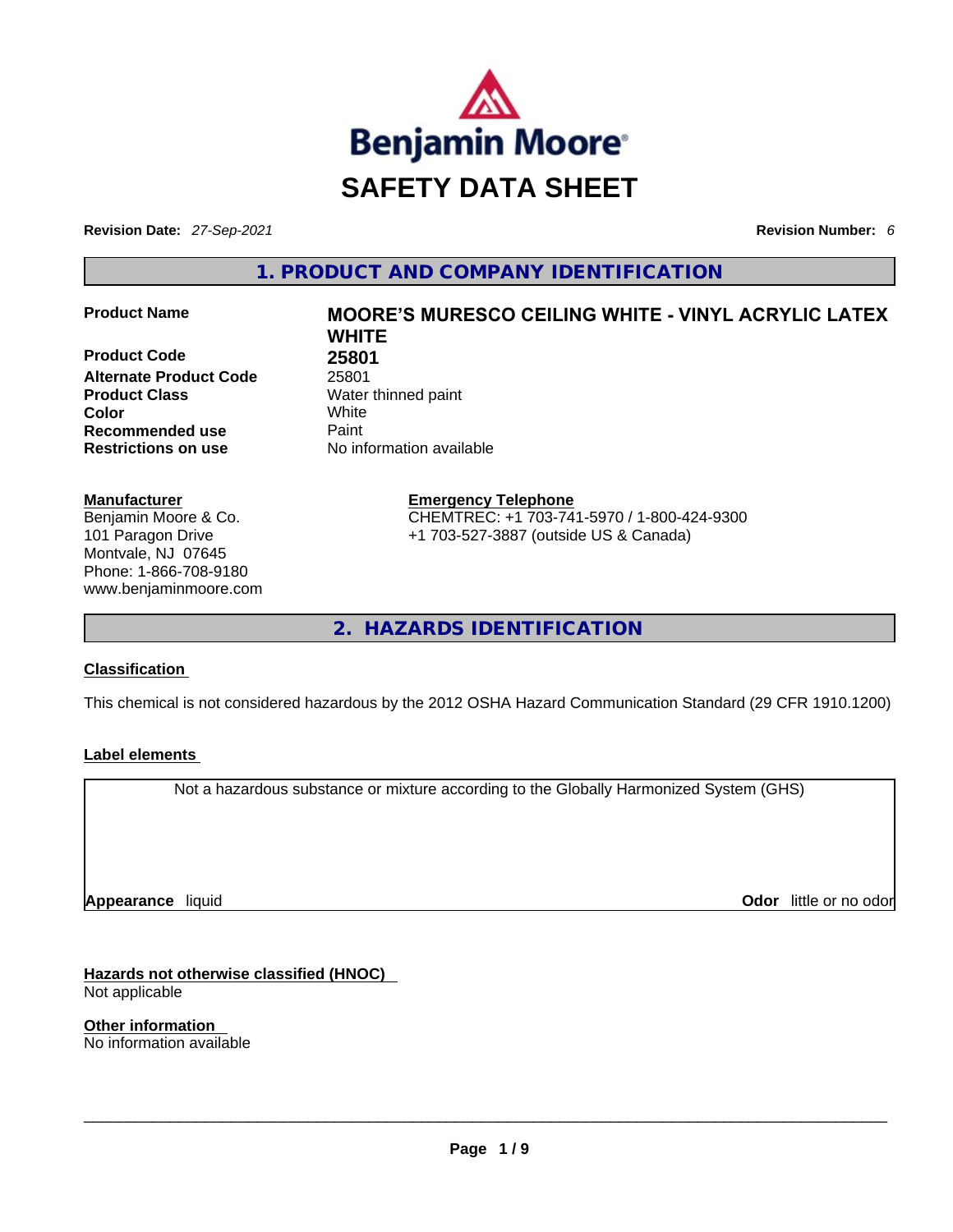**WARNING:** This product contains isothiazolinone compounds at levels of <0.1%. These substances are biocides commonly found in most paints and a variety of personal care products as a preservative. Certain individuals may be sensitive or allergic to these substances, even at low levels.

# **3. COMPOSITION INFORMATION ON COMPONENTS**

| <b>Chemical name</b> | CAS No.    | Weight-%  |
|----------------------|------------|-----------|
| Nepheline svenite    | 37244-96-5 | $10 - 15$ |
| Titanium dioxide     | 13463-67-7 | $10 - 15$ |
| Kaolin               | 1332-58-7  | 5 - 10    |
| Diatomaceous earth   | 61790-53-2 | 1 - 5     |
| Kaolin, calcined     | 92704-41-1 | 1 - 5     |
| Silica amorphous     | 7631-86-9  | 1 - 5     |

| if necessary.<br><b>Most Important</b><br>None known.<br><b>Symptoms/Effects</b><br>Treat symptomatically.<br><b>Notes To Physician</b><br>5. FIRE-FIGHTING MEASURES |  |
|----------------------------------------------------------------------------------------------------------------------------------------------------------------------|--|
|                                                                                                                                                                      |  |
|                                                                                                                                                                      |  |
|                                                                                                                                                                      |  |
| Clean mouth with water and afterwards drink plenty of water. Consult a physician<br>Ingestion                                                                        |  |
| <b>Inhalation</b><br>Move to fresh air. If symptoms persist, call a physician.                                                                                       |  |
| <b>Skin Contact</b><br>Wash off immediately with soap and plenty of water while removing all<br>contaminated clothes and shoes.                                      |  |
| <b>Eye Contact</b><br>Rinse thoroughly with plenty of water for at least 15 minutes and consult a<br>physician.                                                      |  |
| No hazards which require special first aid measures.<br><b>General Advice</b>                                                                                        |  |
| 4. FIRST AID MEASURES                                                                                                                                                |  |

| <b>Panapic Extinguishing meand</b>                    | oud own igaioning modeated that are appropriate to local<br>circumstances and the surrounding environment.                                   |
|-------------------------------------------------------|----------------------------------------------------------------------------------------------------------------------------------------------|
| Protective equipment and precautions for firefighters | As in any fire, wear self-contained breathing apparatus<br>pressure-demand, MSHA/NIOSH (approved or equivalent)<br>and full protective gear. |
| <b>Specific Hazards Arising From The Chemical</b>     | Closed containers may rupture if exposed to fire or<br>extreme heat.                                                                         |
| Sensitivity to mechanical impact                      | No.                                                                                                                                          |
| Sensitivity to static discharge                       | No.                                                                                                                                          |
|                                                       |                                                                                                                                              |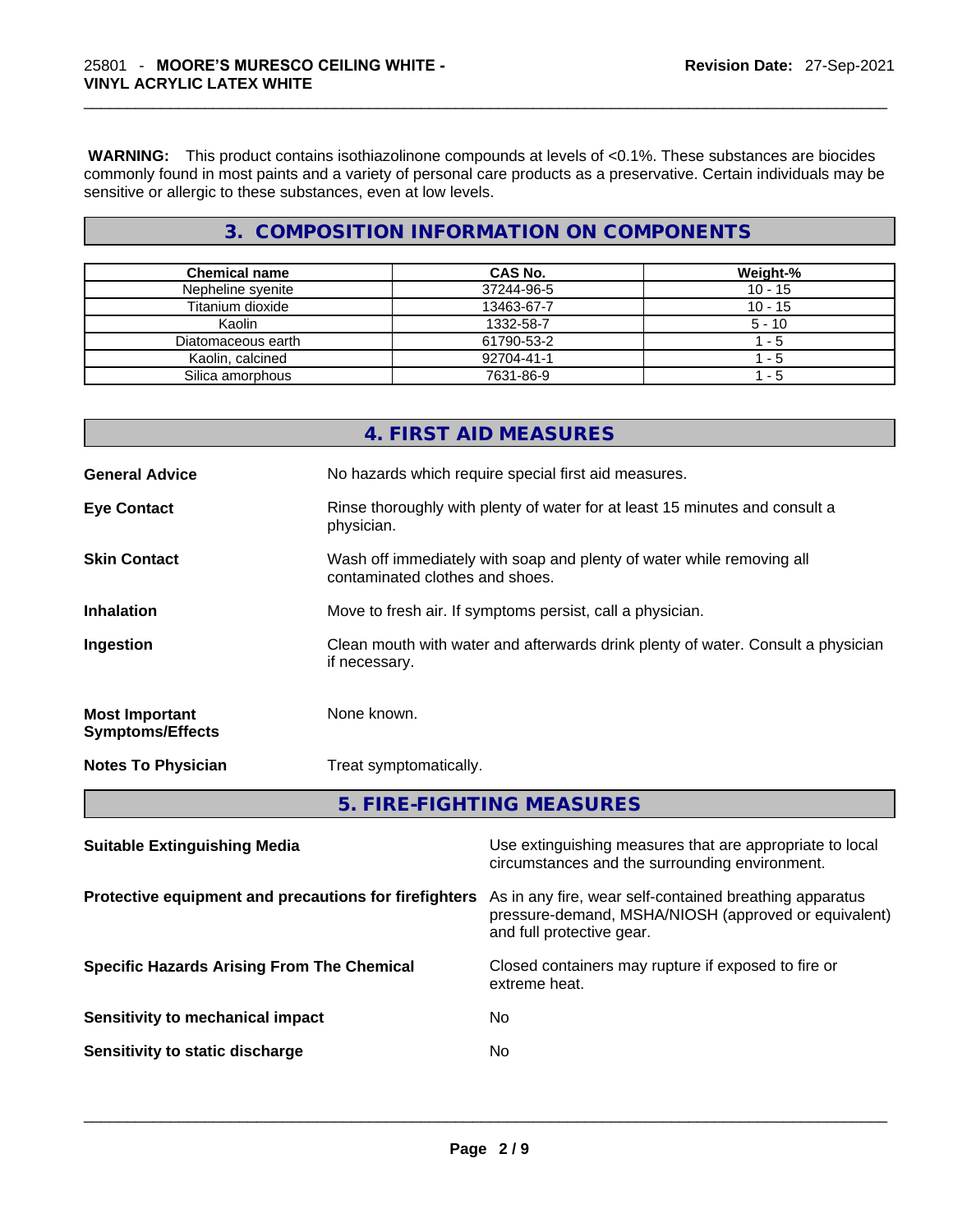| <b>Flash Point Data</b><br>Flash point (°F)<br>Flash Point (°C)<br><b>Method</b> |                        | Not applicable<br>Not applicable<br>Not applicable |                                |  |
|----------------------------------------------------------------------------------|------------------------|----------------------------------------------------|--------------------------------|--|
| <b>Flammability Limits In Air</b>                                                |                        |                                                    |                                |  |
| Lower flammability limit:<br><b>Upper flammability limit:</b>                    |                        | Not applicable<br>Not applicable                   |                                |  |
| <b>NFPA</b><br>Health: 1                                                         | <b>Flammability: 0</b> | <b>Instability: 0</b>                              | <b>Special:</b> Not Applicable |  |
| <b>NFPA Legend</b><br>0 - Not Hazardous<br>1 - Slightly<br>2 Moderate            |                        |                                                    |                                |  |

- 2 Moderate
- 3 High
- 4 Severe

*The ratings assigned are only suggested ratings, the contractor/employer has ultimate responsibilities for NFPA ratings where this system is used.* 

*Additional information regarding the NFPA rating system is available from the National Fire Protection Agency (NFPA) at www.nfpa.org.* 

# **6. ACCIDENTAL RELEASE MEASURES**

| <b>Personal Precautions</b>      | Avoid contact with skin, eyes and clothing. Ensure adequate ventilation.                             |
|----------------------------------|------------------------------------------------------------------------------------------------------|
| <b>Other Information</b>         | Prevent further leakage or spillage if safe to do so.                                                |
| <b>Environmental precautions</b> | See Section 12 for additional Ecological Information.                                                |
| <b>Methods for Cleaning Up</b>   | Soak up with inert absorbent material. Sweep up and shovel into suitable<br>containers for disposal. |

# **7. HANDLING AND STORAGE**

| <b>Handling</b>               | Avoid contact with skin, eyes and clothing. Avoid breathing vapors, spray mists or<br>sanding dust. In case of insufficient ventilation, wear suitable respiratory<br>equipment. |
|-------------------------------|----------------------------------------------------------------------------------------------------------------------------------------------------------------------------------|
| <b>Storage</b>                | Keep container tightly closed. Keep out of the reach of children.                                                                                                                |
| <b>Incompatible Materials</b> | No information available                                                                                                                                                         |

**8. EXPOSURE CONTROLS/PERSONAL PROTECTION** 

#### **Exposure Limits**

| <b>Chemical name</b> | <b>ACGIH TLV</b>                           | <b>OSHA PEL</b>   |
|----------------------|--------------------------------------------|-------------------|
| Titanium dioxide     | TWA: $10 \text{ ma/m}^3$                   | 15 mg/m $3$ - TWA |
| Kaolin               | TWA: 2 $mg/m3$ particulate matter          | 15 mg/m $3$ - TWA |
|                      | containing no asbestos and <1%             | 5 mg/m $^3$ - TWA |
|                      | crystalline silica, respirable particulate |                   |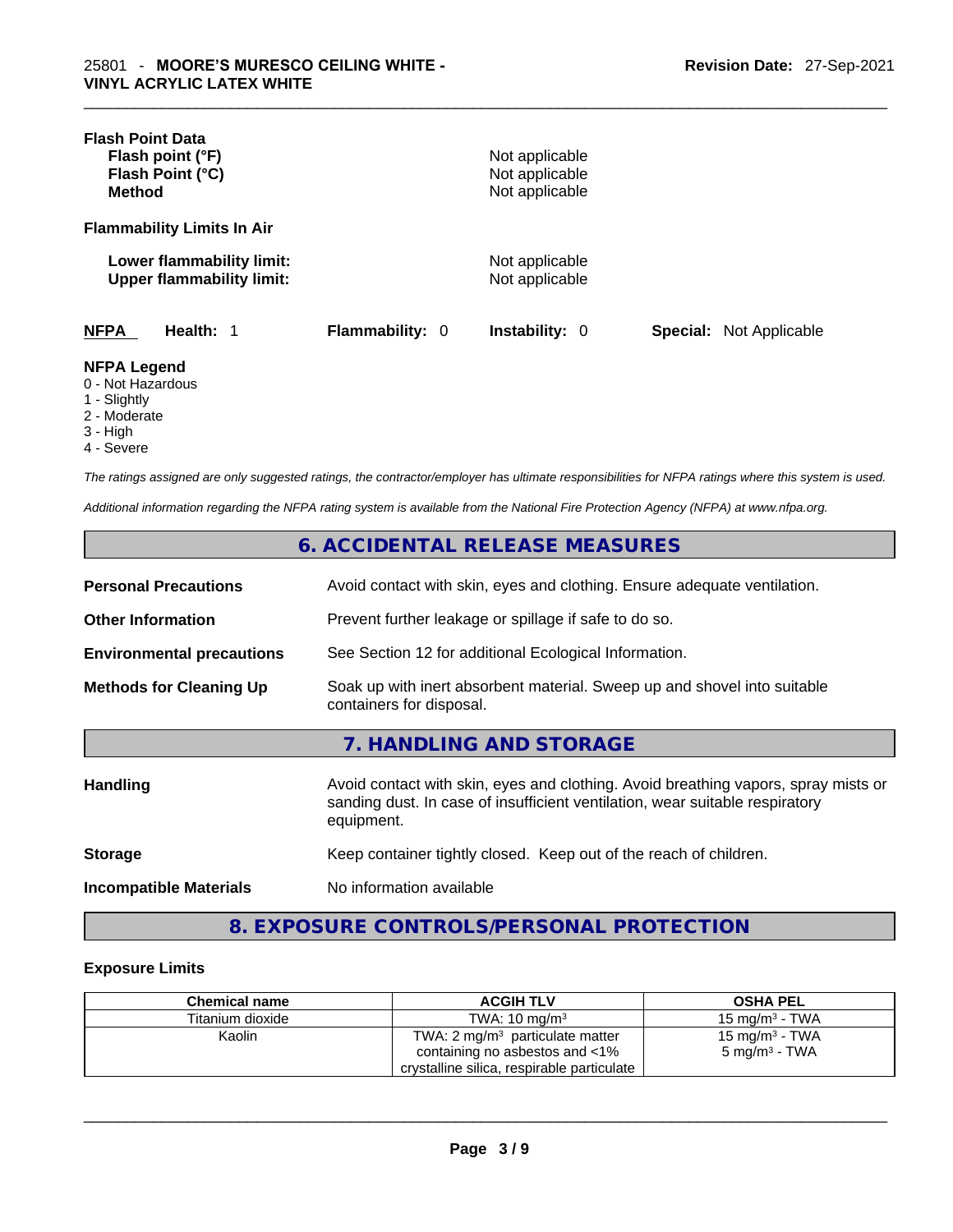|                    | matter |                |
|--------------------|--------|----------------|
| Diatomaceous earth | N/E    |                |
|                    |        | 20 mppcf - TWA |
| Silica amorphous   | N/E    | 20 mppcf - TWA |

#### **Legend**

ACGIH - American Conference of Governmental Industrial Hygienists Exposure Limits OSHA - Occupational Safety & Health Administration Exposure Limits N/E - Not Established

| <b>Engineering Measures</b> | Ensure adequate ventilation, especially in confined areas. |  |
|-----------------------------|------------------------------------------------------------|--|
|-----------------------------|------------------------------------------------------------|--|

# **Personal Protective Equipment**

| <b>Eye/Face Protection</b>    | Safety glasses with side-shields.                                                                                                   |
|-------------------------------|-------------------------------------------------------------------------------------------------------------------------------------|
| <b>Skin Protection</b>        | Protective gloves and impervious clothing.                                                                                          |
| <b>Respiratory Protection</b> | In case of insufficient ventilation wear suitable respiratory equipment.                                                            |
| <b>Hygiene Measures</b>       | Avoid contact with skin, eyes and clothing. Remove and wash contaminated<br>clothing before re-use. Wash thoroughly after handling. |

# **9. PHYSICAL AND CHEMICAL PROPERTIES**

| Appearance                           | liquid                   |
|--------------------------------------|--------------------------|
| Odor                                 | little or no odor        |
| <b>Odor Threshold</b>                | No information available |
| Density (Ibs/gal)                    | $11.2 - 11.5$            |
| <b>Specific Gravity</b>              | $1.34 - 1.38$            |
| pH                                   | No information available |
| <b>Viscosity (cps)</b>               | No information available |
| Solubility(ies)                      | No information available |
| <b>Water solubility</b>              | No information available |
| <b>Evaporation Rate</b>              | No information available |
| Vapor pressure                       | No information available |
| Vapor density                        | No information available |
| Wt. % Solids                         | $45 - 55$                |
| Vol. % Solids                        | $25 - 35$                |
| Wt. % Volatiles                      | $45 - 55$                |
| Vol. % Volatiles                     | $65 - 75$                |
| <b>VOC Regulatory Limit (g/L)</b>    | < 50                     |
| <b>Boiling Point (°F)</b>            | 212                      |
| <b>Boiling Point (°C)</b>            | 100                      |
| Freezing point (°F)                  | 32                       |
| <b>Freezing Point (°C)</b>           | $\Omega$                 |
| Flash point (°F)                     | Not applicable           |
| Flash Point (°C)                     | Not applicable           |
| <b>Method</b>                        | Not applicable           |
| <b>Flammability (solid, gas)</b>     | Not applicable           |
| <b>Upper flammability limit:</b>     | Not applicable           |
| Lower flammability limit:            | Not applicable           |
| <b>Autoignition Temperature (°F)</b> | No information available |
| <b>Autoignition Temperature (°C)</b> | No information available |
| Decomposition Temperature (°F)       | No information available |
|                                      |                          |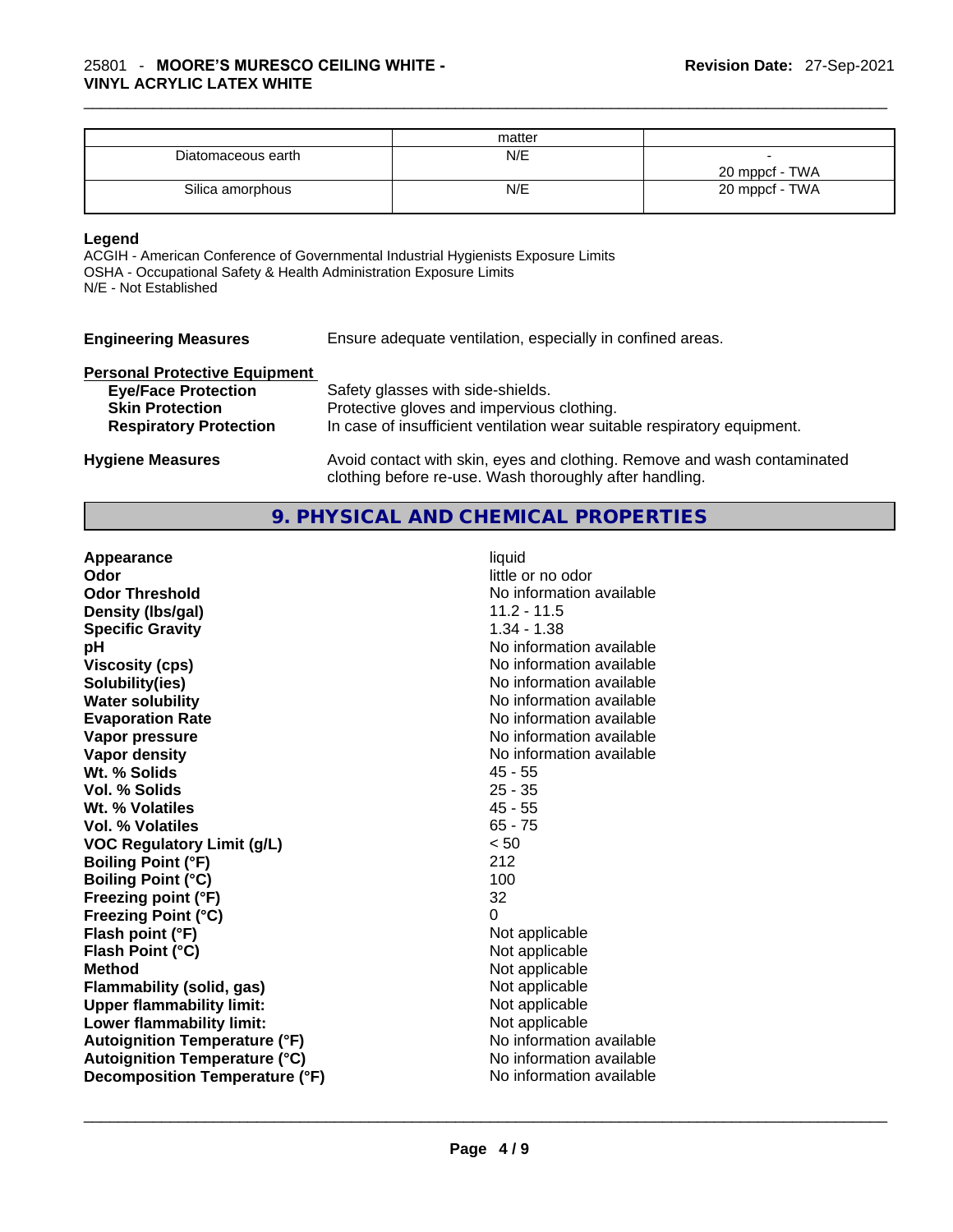**Decomposition Temperature (°C)** No information available **Partition coefficient** 

## **10. STABILITY AND REACTIVITY**

| Not Applicable                           |
|------------------------------------------|
| Stable under normal conditions.          |
| Prevent from freezing.                   |
| No materials to be especially mentioned. |
| None under normal use.                   |
| None under normal conditions of use.     |
|                                          |

#### **11. TOXICOLOGICAL INFORMATION**

#### **Product Information**

# **Information on likely routes of exposure Principal Routes of Exposure** Eye contact, skin contact and inhalation. **Acute Toxicity Product Information** No information available **<u>Symptoms related to the physical, chemical and toxicological characteristics</u> Symptoms** No information available **Delayed and immediate effects as well as chronic effects from short and long-term exposure**

| Eye contact                     | May cause slight irritation.                                                      |
|---------------------------------|-----------------------------------------------------------------------------------|
| <b>Skin contact</b>             | Substance may cause slight skin irritation. Prolonged or repeated contact may dry |
|                                 | skin and cause irritation.                                                        |
| <b>Inhalation</b>               | May cause irritation of respiratory tract.                                        |
| Ingestion                       | Ingestion may cause gastrointestinal irritation, nausea, vomiting and diarrhea.   |
| <b>Sensitization</b>            | No information available                                                          |
| <b>Neurological Effects</b>     | No information available.                                                         |
| <b>Mutagenic Effects</b>        | No information available.                                                         |
| <b>Reproductive Effects</b>     | No information available.                                                         |
| <b>Developmental Effects</b>    | No information available.                                                         |
| <b>Target organ effects</b>     | No information available.                                                         |
| <b>STOT - single exposure</b>   | No information available.                                                         |
| <b>STOT - repeated exposure</b> | No information available.                                                         |
| Other adverse effects           | No information available.                                                         |
| <b>Aspiration Hazard</b>        | No information available                                                          |

**Numerical measures of toxicity**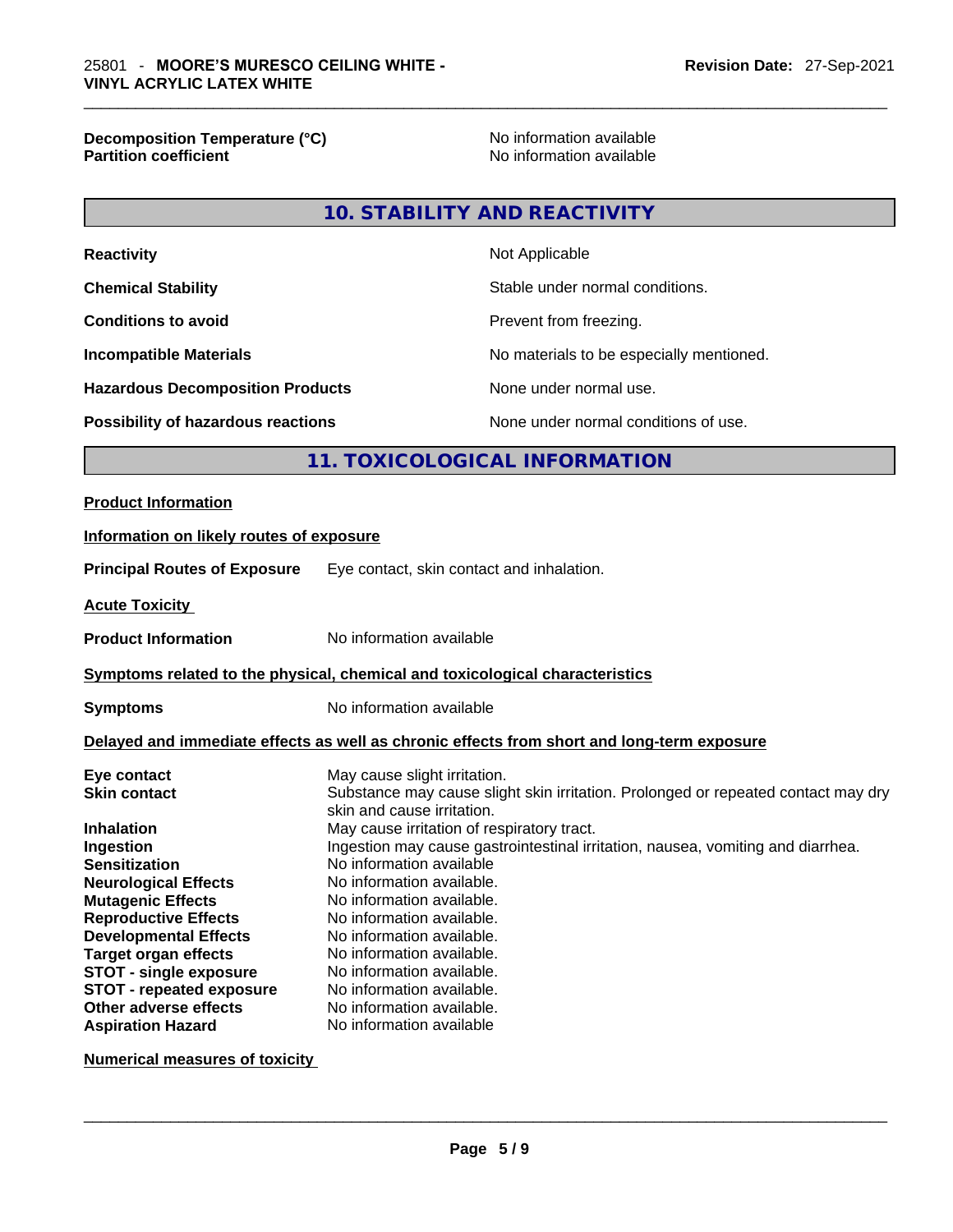#### **The following values are calculated based on chapter 3.1 of the GHS document**

| <b>ATEmix (oral)</b>   | 78915 mg/kg  |
|------------------------|--------------|
| <b>ATEmix (dermal)</b> | 183785 mg/kg |

#### **Component Information**

| Chemical name                  | Oral LD50             | Dermal LD50             | Inhalation LC50          |
|--------------------------------|-----------------------|-------------------------|--------------------------|
| Titanium dioxide<br>13463-67-7 | $> 10000$ mg/kg (Rat) |                         | $\sim$                   |
| Kaolin<br>1332-58-7            | $>$ 5000 mg/kg (Rat)  | $>$ 5000 mg/kg (Rat)    | $\,$                     |
| Kaolin, calcined<br>92704-41-1 | $>$ 2000 mg/kg (Rat)  |                         | $\overline{\phantom{0}}$ |
| Silica amorphous<br>7631-86-9  | $= 7900$ mg/kg (Rat)  | $>$ 2000 mg/kg (Rabbit) | $> 2.2$ mg/L (Rat) 1 h   |

#### **Chronic Toxicity**

#### **Carcinogenicity**

*The information below indicates whether each agency has listed any ingredient as a carcinogen:.* 

| <b>Chemical name</b>    | IARC                 | <b>NTP</b> | OSHA   |
|-------------------------|----------------------|------------|--------|
|                         | 2B<br>Possible Human |            | ∟isted |
| ' Titanium J<br>dioxide | Carcinoɑen           |            |        |

• Although IARC has classified titanium dioxide as possibly carcinogenic to humans (2B), their summary concludes: "No significant exposure to titanium dioxide is thought to occur during the use of products in which titanium dioxide is bound to other materials, such as paint."

#### **Legend**

IARC - International Agency for Research on Cancer NTP - National Toxicity Program OSHA - Occupational Safety & Health Administration

**12. ECOLOGICAL INFORMATION** 

#### **Ecotoxicity Effects**

The environmental impact of this product has not been fully investigated.

#### **Product Information**

#### **Acute Toxicity to Fish**

No information available

#### **Acute Toxicity to Aquatic Invertebrates**

No information available

#### **Acute Toxicity to Aquatic Plants**

No information available

#### **Persistence / Degradability**

No information available. \_\_\_\_\_\_\_\_\_\_\_\_\_\_\_\_\_\_\_\_\_\_\_\_\_\_\_\_\_\_\_\_\_\_\_\_\_\_\_\_\_\_\_\_\_\_\_\_\_\_\_\_\_\_\_\_\_\_\_\_\_\_\_\_\_\_\_\_\_\_\_\_\_\_\_\_\_\_\_\_\_\_\_\_\_\_\_\_\_\_\_\_\_

#### **Bioaccumulation**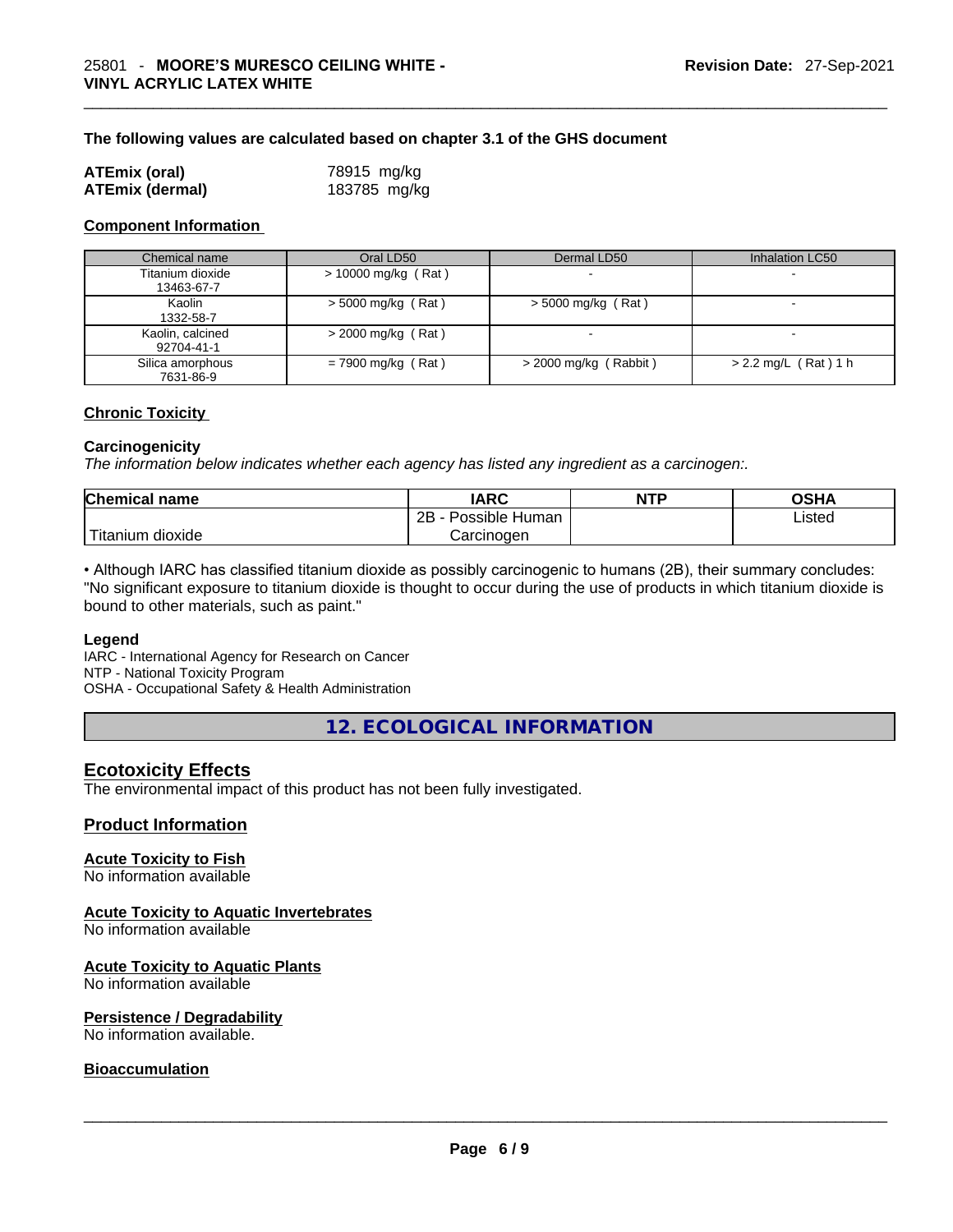No information available.

#### **Mobility in Environmental Media**

No information available.

#### **Ozone**

No information available

#### **Component Information**

#### **Acute Toxicity to Fish**

Titanium dioxide  $LC50: > 1000$  mg/L (Fathead Minnow - 96 hr.)

#### **Acute Toxicity to Aquatic Invertebrates**

No information available

#### **Acute Toxicity to Aquatic Plants**

No information available

| 13. DISPOSAL CONSIDERATIONS                                                                                                                                                                                                                               |  |
|-----------------------------------------------------------------------------------------------------------------------------------------------------------------------------------------------------------------------------------------------------------|--|
| Dispose of in accordance with federal, state, and local regulations. Local<br><b>Waste Disposal Method</b><br>requirements may vary, consult your sanitation department or state-designated<br>environmental protection agency for more disposal options. |  |
| 14. TRANSPORT INFORMATION                                                                                                                                                                                                                                 |  |
| Not regulated<br><b>DOT</b>                                                                                                                                                                                                                               |  |
| <b>ICAO/IATA</b><br>Not regulated                                                                                                                                                                                                                         |  |
| Not regulated<br><b>IMDG / IMO</b>                                                                                                                                                                                                                        |  |
| <b>15. REGULATORY INFORMATION</b>                                                                                                                                                                                                                         |  |
| <b>International Inventories</b>                                                                                                                                                                                                                          |  |
| Yes - All components are listed or exempt.<br><b>TSCA: United States</b><br>Yes - All components are listed or exempt.<br><b>DSL: Canada</b>                                                                                                              |  |
| <b>Federal Regulations</b>                                                                                                                                                                                                                                |  |
| SARA 311/312 hazardous categorization<br>Acute health hazard<br><b>No</b><br><b>Chronic Health Hazard</b><br>No<br>Fire hazard<br>No<br>Sudden release of pressure hazard<br>No                                                                           |  |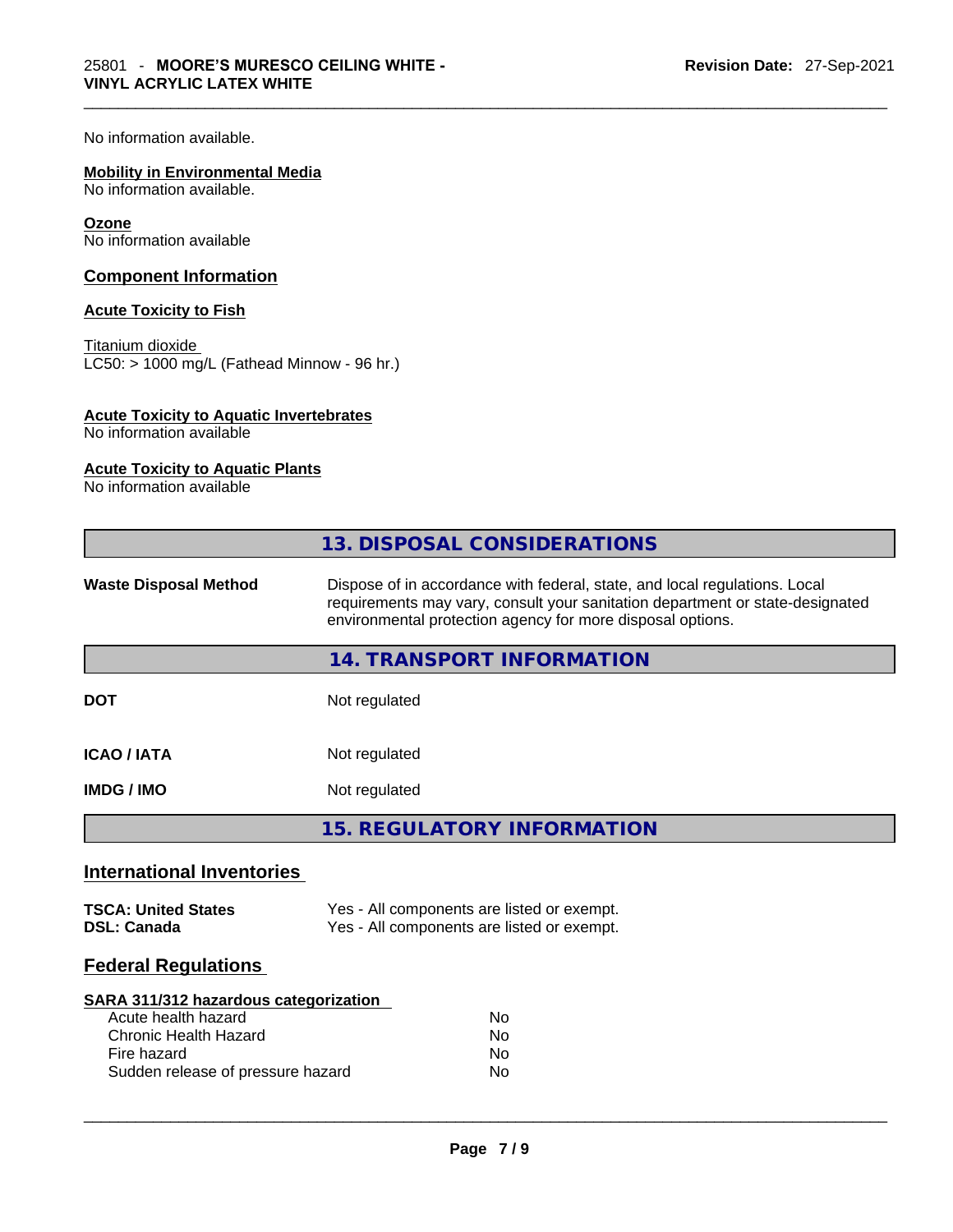Reactive Hazard No. No. 2014

#### **SARA 313**

Section 313 of Title III of the Superfund Amendments and Reauthorization Act of 1986 (SARA). This product contains a chemical or chemicals which are subject to the reporting requirements of the Act and Title 40 of the Code of Federal Regulations, Part 372:

*None*

#### **Clean Air Act,Section 112 Hazardous Air Pollutants (HAPs) (see 40 CFR 61)**

This product contains the following HAPs:

*None*

### **US State Regulations**

#### **California Proposition 65**

**WARNING:** This product can expose you to chemicals including Methyl isobutyl ketone, which are known to the State of California to cause cancer and birth defects or other reproductive harm. For more information go to www.P65Warnings.ca.gov.

#### **State Right-to-Know**

| <b>Chemical name</b> | <b>Massachusetts</b> | <b>New Jersey</b> | Pennsylvania |
|----------------------|----------------------|-------------------|--------------|
| Titanium dioxide     |                      |                   |              |
| Kaolin               |                      |                   |              |
| Diatomaceous earth   |                      |                   |              |
| Silica amorphous     |                      |                   |              |

#### **Legend**

X - Listed

# **16. OTHER INFORMATION**

**HMIS** - **Health:** 1 **Flammability:** 0 **Reactivity:** 0 **PPE:** -

#### **HMIS Legend**

- 0 Minimal Hazard
- 1 Slight Hazard
- 2 Moderate Hazard
- 3 Serious Hazard
- 4 Severe Hazard
- \* Chronic Hazard

X - Consult your supervisor or S.O.P. for "Special" handling instructions.

Note: The PPE rating has intentionally been left blank. Choose appropriate PPE that will protect employees from the hazards the material will *present under the actual normal conditions of use.* 

*Caution: HMISÒ ratings are based on a 0-4 rating scale, with 0 representing minimal hazards or risks, and 4 representing significant hazards or*